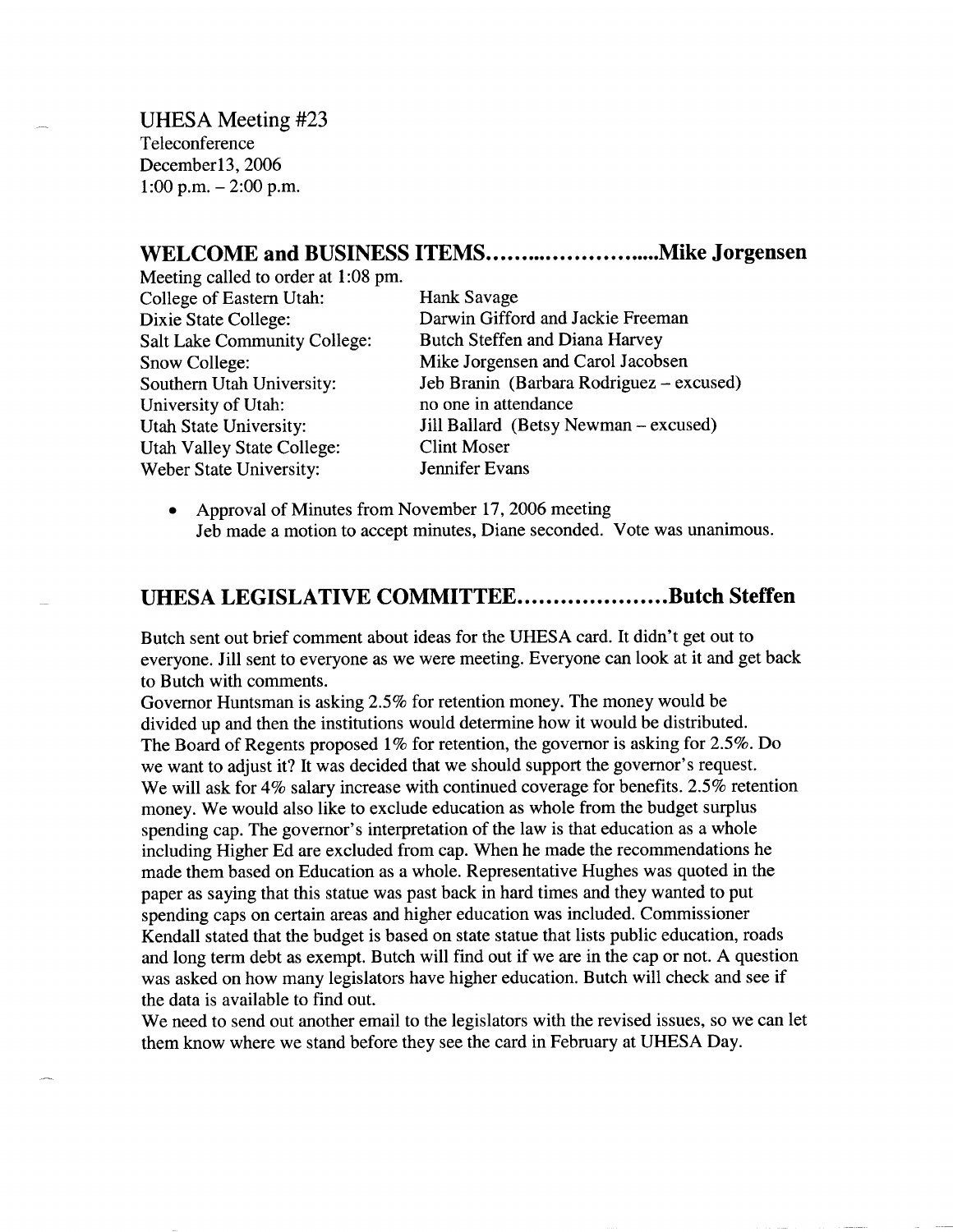UHESA Day will be Tuesday, February  $6<sup>th</sup>$  from 9:00 am - 2:00 pm. Butch has reserved the same two rooms we had last year. Butch asked if we need both rooms or if we should only have one. It was decided to keep both rooms. It worked out okay last year. We will have our executive board meeting, and meet with the legislators. We will need to meet with the Legislators from 10:00 am – 12:00 pm. Home Owners Association is also schedule on that day.

Clint brought up that the governor's budget recommendations were in line with the all the spending caps and he still recommended the 3.5% salary increase and the 2.5% retention.

Butch received an email from Rory Weaver at USU. He is no longer with the University and so he will no longer be able to be the Legislative Vice Chair. Clint is more than happy to take the position. Jeb made a motion to appoint Clint Moser as Legislative Vice Chair.

Hank seconded it. The vote was unanimous.

## **OTHER BUSINESS ITEMS Committee**

Jill will get the policies of each institution on Retirement, overtime, Sabbatical, and Tuition Benefits to everyone.

Committee is working on the UCAT merger. They have been meeting with Commissioner Kendall this week. They want to have something set up before the meeting in January with the Board of regents. They reported in the cabinet meeting they will be Combining. They are meeting to discuss how they are going to combine. They are concerned about the money flow. If they combine do they cut off UCAT getting any money and they go with only the college's money. These questions have to be answered before the merge. The legislators have to approve.

SLCC had a Legislative Training Day. They talked about the fact SLCC is looking to merge with the SL/Tooele ATC in the valley.

Had talked to UCAT staff were asked if there members would like to be members of higher education. UCAT employees voted against it.

Butch was approached by a faculty member in SLCC; there is some language in the Retirement system something about money going in and money going out. He didn't have all the details. It affects adjunct/part time faculty. He will get something out to all of us and we can look at it and get it to our faculty groups.

Casey Bowns is the new President elect for SUU. Jill will make the changes on the contact sheet.

Darwin will be added to the Legislative sub committee for Dixie.

Meeting was adjourned.